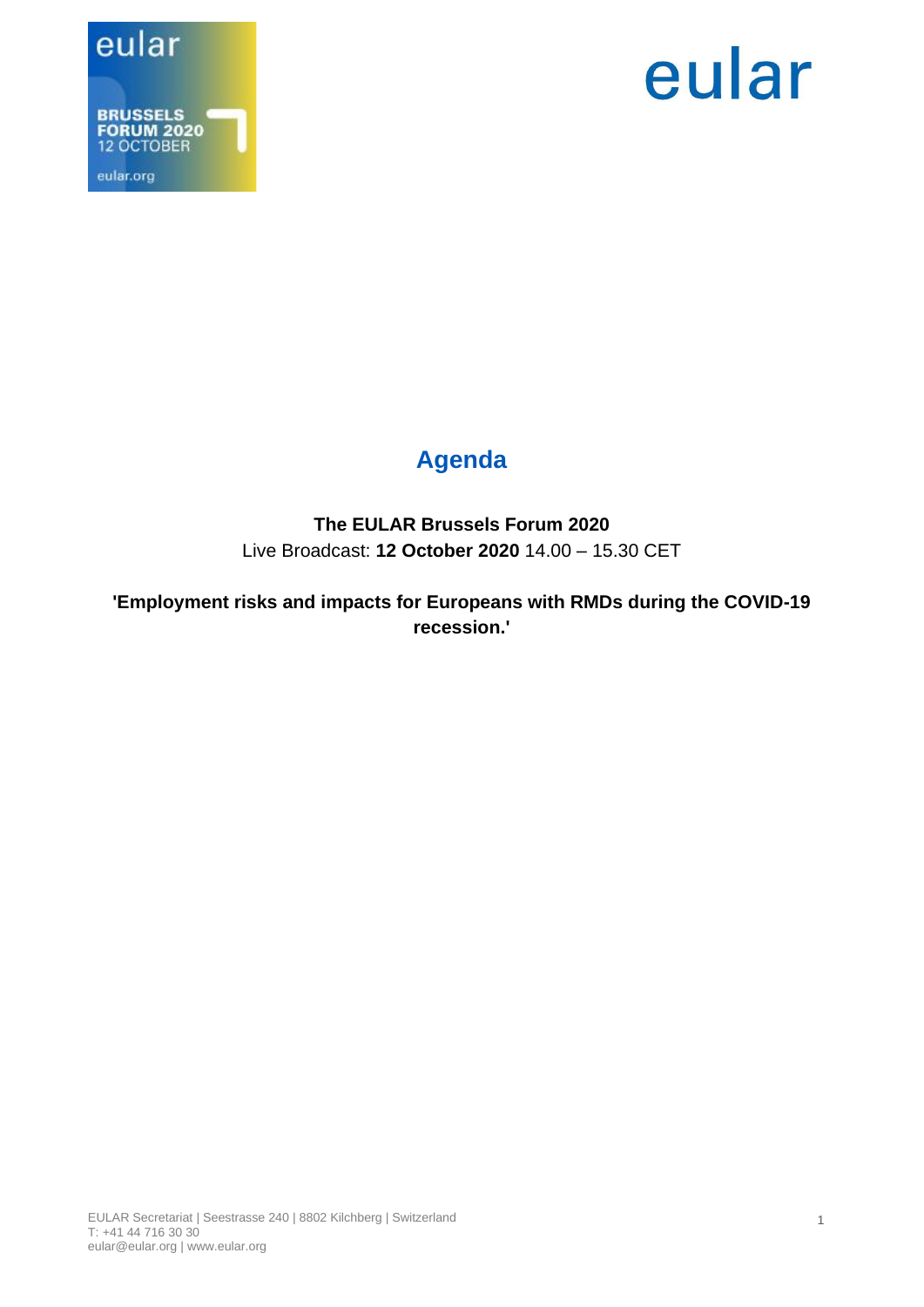

# eular

| <b>Time</b> | <b>Topic</b>                                                                                                                    | <b>Moderator/Panellists</b>                                                                                                                                                                                                                                                   |
|-------------|---------------------------------------------------------------------------------------------------------------------------------|-------------------------------------------------------------------------------------------------------------------------------------------------------------------------------------------------------------------------------------------------------------------------------|
| 14:00       | Welcome and introduction to the agenda                                                                                          |                                                                                                                                                                                                                                                                               |
|             |                                                                                                                                 |                                                                                                                                                                                                                                                                               |
| 14:03       | Introductory comments on the 'employment risks<br>and impact for Europeans with RMDs during the<br>COVID-19 recession'          | Prof. Iain B. McInnes, EULAR<br>President                                                                                                                                                                                                                                     |
| 14:12       | Panel 1: Challenges and solutions for people with<br>RMDs to access, remain in, and return to work in the<br>COVID-19 recession | Peter Boyd, EULAR PARE<br>Sarah Copsey, Project<br>Manager, Prevention and<br>Research Unit, EU OSHA<br>Dr. Johanna Callhoff, German<br><b>Rheumatism Research Center</b><br>(DRFZ)<br>Prof. Olivia Wu, William R<br>Lindsay Chair of Health<br>Economics, Glasgow University |
| 14:52       | Panel 2: The role of the European Union in<br>increasing access to work for people living with<br><b>RMDs</b>                   | Dr. Francisco Jesús Alvarez<br>Hidalgo, European Commission,<br>DG Employment, Social Affairs<br>and Inclusion<br>Roberta Metsola, Member of the<br>European Parliament<br>Prof. lain B. McInnes, CBE,<br><b>EULAR President</b>                                              |
| 13:20       | <b>Closing remarks</b>                                                                                                          | Cathy Smith (moderator) and<br>Prof. Iain B. McInnes                                                                                                                                                                                                                          |
| 13:30       | <b>Event Finishes</b>                                                                                                           |                                                                                                                                                                                                                                                                               |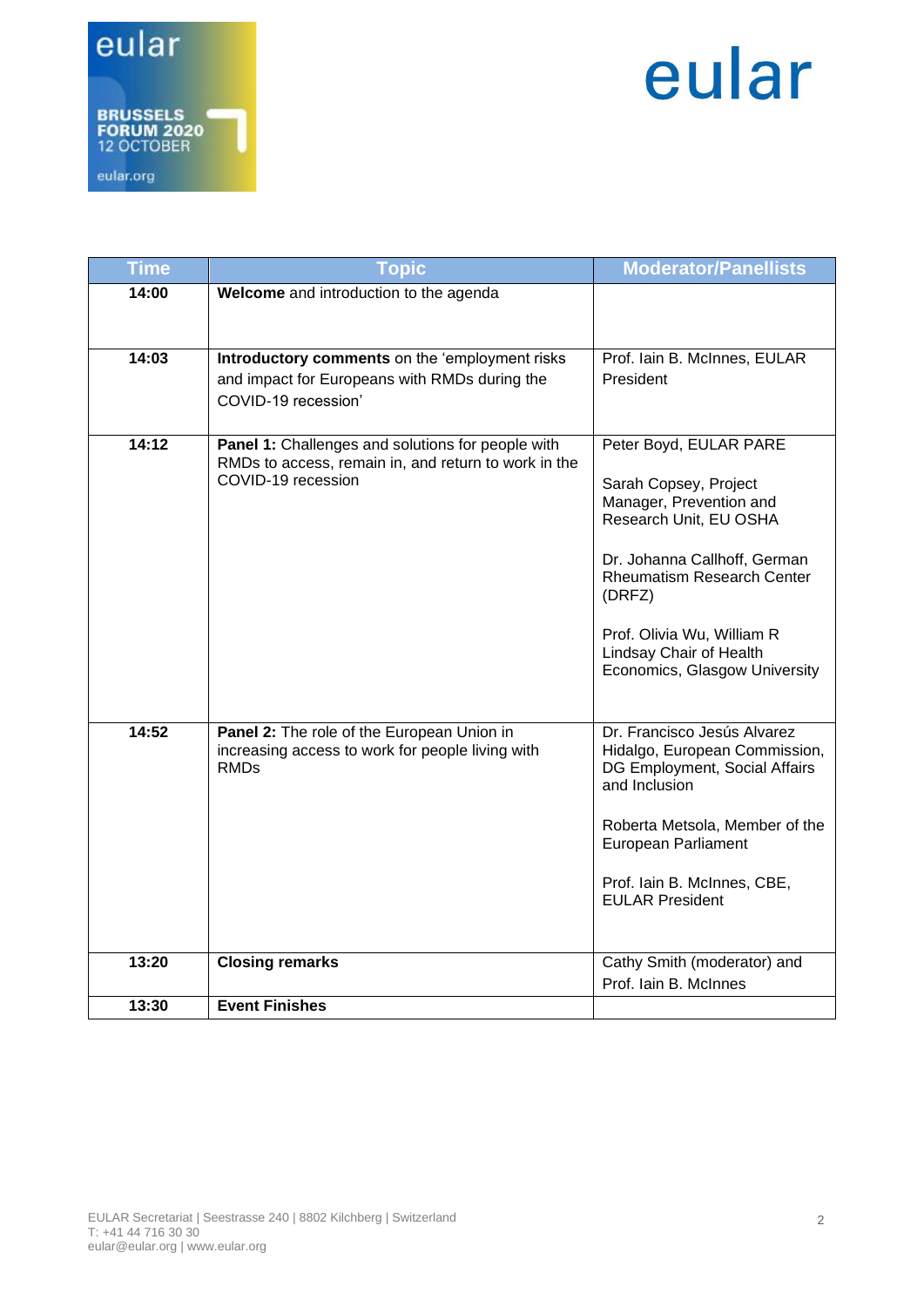### eular **BRUSSELS FORUM 2020** 12 OCTOBER eular.org

### **Moderator**

*Cathy Smith*

#### **Panellists**

#### *Prof. Iain B. McInnes, CBE, EULAR President*

Iain McInnes is a global leader in the field of arthritis research. He is Muirhead Professor of Medicine and Versus Arthritis Professor of Rheumatology in the University of Glasgow. Over two decades, he has led numerous clinical trials and pathogenesis investigation programmes in inflammatory arthritis at the international level. He leads the European Roadmap programme that is defining the research agenda for European rheumatology for the next decade and in 2019 became President of EULAR.

#### *Peter Boyd, Arthritis Ireland and Member of the People with Arthritis and Rheumatism in Europe at EULAR*

Peter Boyd was diagnosed with rheumatoid arthritis and fibromyalgia in 2011 and began volunteering almost immediately across all Arthritis Ireland services. Peter was a Trustee of EULAR Young Patients from 2016-2020, advocating on behalf of patients across Ireland and Europe, and began working with Arthritis Ireland, which added to his work in sports media and voluntary roles with EULAR PARE.

#### *Prof. Olivia Wu, William R Lindsay Chair of Health Economics, Glasgow University*

Olivia Wu holds the William R Lindsay Chair of Health Economics at the University of Glasgow and is Director of the Health Economics and Health Technology Assessment Research Unit. Her research interest focuses on the areas of evidence synthesis, and the use of evidence synthesis in the context of economic evaluation and health technology assessment. In addition to her research, Olivia is Deputy Chair of the National Institute for Health Research Clinical Evaluation and Trials Committee and a member of the National Institute for Health and Care Excellence Technology Appraisal Committee.

# EULAR Secretariat | Seestrasse 240 | 8802 Kilchberg | Switzerland

T: +41 44 716 30 30 eular@eular.org | www.eular.org









eular